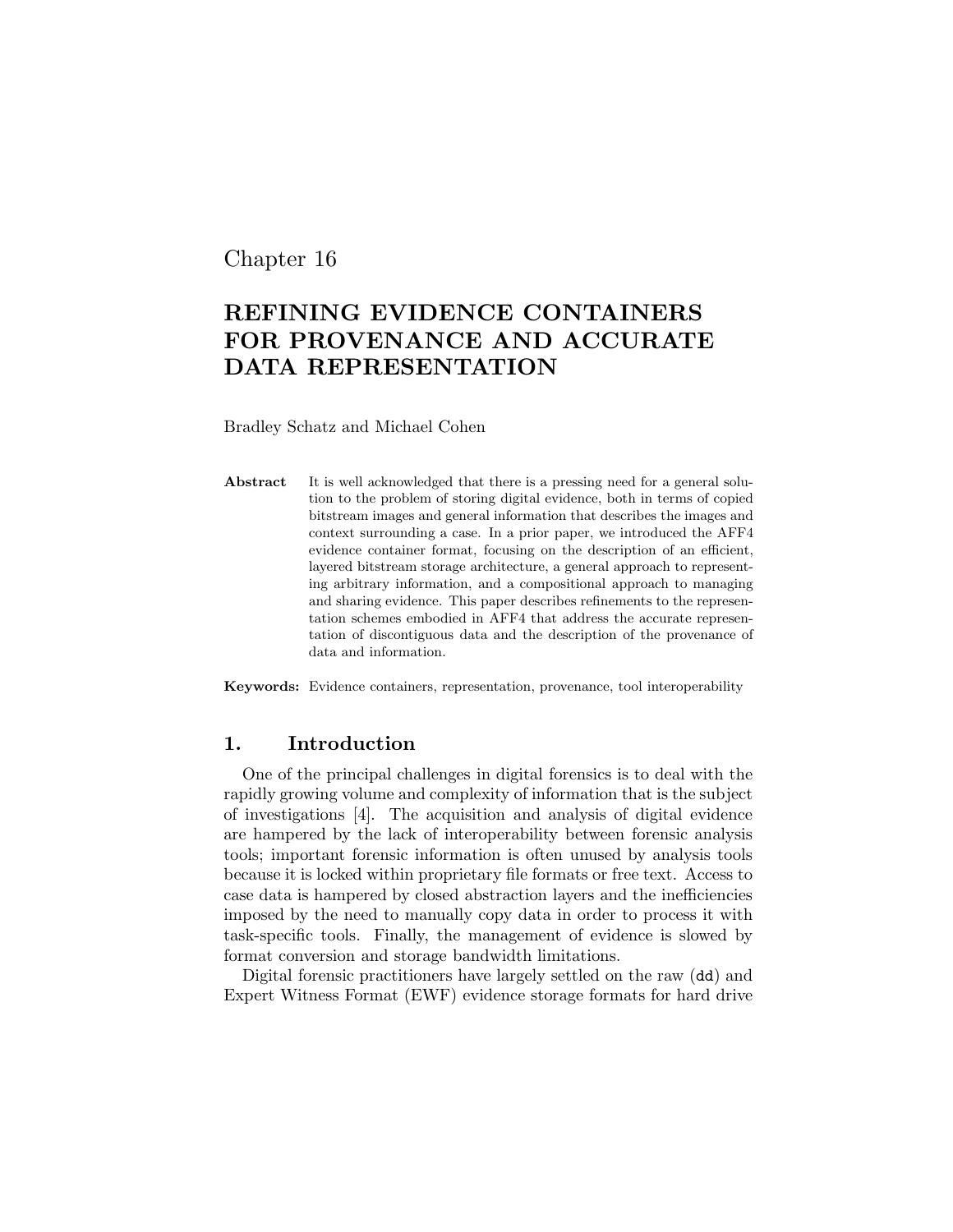images. This has enhanced the ability  $-$  in the storage forensics field at least – to acquire and analyze evidence using a variety of tools of commercial and open source lineage.

Such formats are, however, poor surrogates for the original evidence. A raw image fails to distinguish between sectors containing bytes with the value zero and those where a read error has occurred. A raw image does not record provenance-related information pertaining to the drive such as the drive geometry and drive configuration overlays, nor does it record the activities performed on the drive or image. The EWF format popularized by the EnCase tool is similarly limited; however, it does overcome some of the weaknesses of a raw image by recording limited meta information related to the image within the container itself.

In practice, provenance information describing the evidence and its outside context rarely becomes grist for the automated forensic mill, mainly because it is collected and recorded manually by investigators in a variety of formats, including handwritten free text and ad hoc file formats. New approaches are required to represent digital evidence, both in terms of raw bits and bytes on storage media (data) and information describing related artifacts, entities and analytic results.

In an earlier paper [9], we introduced the AFF4 evidence container format, which is designed to store arbitrary evidence images, contextrelated information and analysis results within a unified container format. This paper describes refinements to AFF4 that address the accurate representation of discontiguous data and describe the provenance of data and information.

# 2. Ideal Evidence Container

The ideal evidence container would present to the investigator a perfect surrogate of the original physical evidence, whether it is a hard drive, mobile phone flash memory or computer RAM. Such a container would fully describe the characteristics, behavior, content and context of the original evidence that it represents. These include:

- **Data Content:** Multiple streams (HPA, DCO); hierarchical data relationships (logical imaging); addressing windows (RAM holes, bad sectors); addressing schemes (block size, CHS/LBA); SMART status.
- **Physical Characteristics:** Make; model; serial number; interface (SATA, SCSI, etc.).
- **Context:** Environment in which the hard drive existed; caserelated information.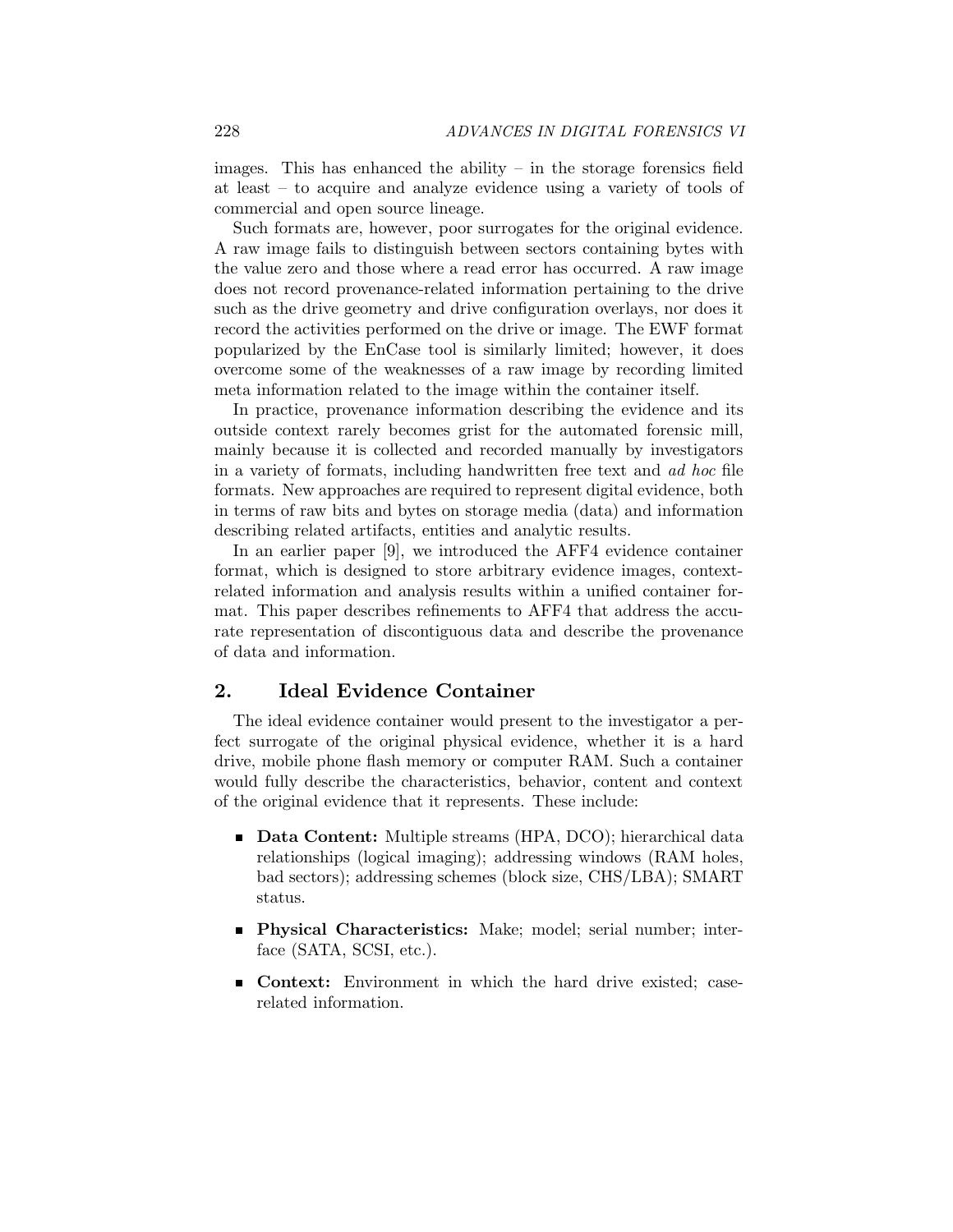■ Behavior: Error codes related to bad sectors.

A perfect fidelity surrogate – even if it were technically feasible – would not be entirely desirable. Such a "virtual hard disk" would quickly frustrate the investigator by reliably imposing characteristics such as read retries on bad sectors, I/O bandwidth limitations and seek latency. Accordingly, the ideal container would sacrifice fidelity to satisfy orthogonal operational concerns such as:

- **Efficiency:** Storage space minimization; random access performance; I/O speed.
- **Authentication:** Cryptographic signing; hash storage.
- **Privacy:** Encryption; redaction.
- **Resilience:** Tolerance to underlying storage media failures.

#### 3. Current State of Evidence Containers

From the original raw evidence format, evidence containers evolved to incorporate seekable compression [9], embedded authentication and integrity mechanisms such as hashes and CRC, and storage of a small number of fields for describing images. More recently, the demand for logical imaging has resulted in the emergence of a proprietary evidence container format that supports the storage of multiple streams of data along with file-oriented metadata (EnCase Logical Evidence File).

This current breed of commercial evidence containers does not address the characteristics of evidence sources. For example, hard drives may contain multiple address spaces, depending on whether features such as host protected areas or drive configuration overlay are enabled. Images of computer RAM require the consideration of holes in which no data exists. Furthermore, the evidence containers fail to address the storage of general information that is of relevance.

The research community has proposed a number of container formats. The Advanced Forensics Format (AFF) [10, 11] introduced the storage of arbitrary metadata within an evidence container, privacy via encryption and redaction, and resilience via fault tolerance. Digital evidence bags [15] store arbitrary textual information along with images in the same container. Sealed digital evidence bags [14] employ a composition framework for evidence containers based on a linked information model.

We recently introduced the AFF4 evidence container format [9], which defines an efficient, seekable, compressed storage format for multiple data object images, a novel and powerful data model that enables the composition of data objects from other data objects, and an information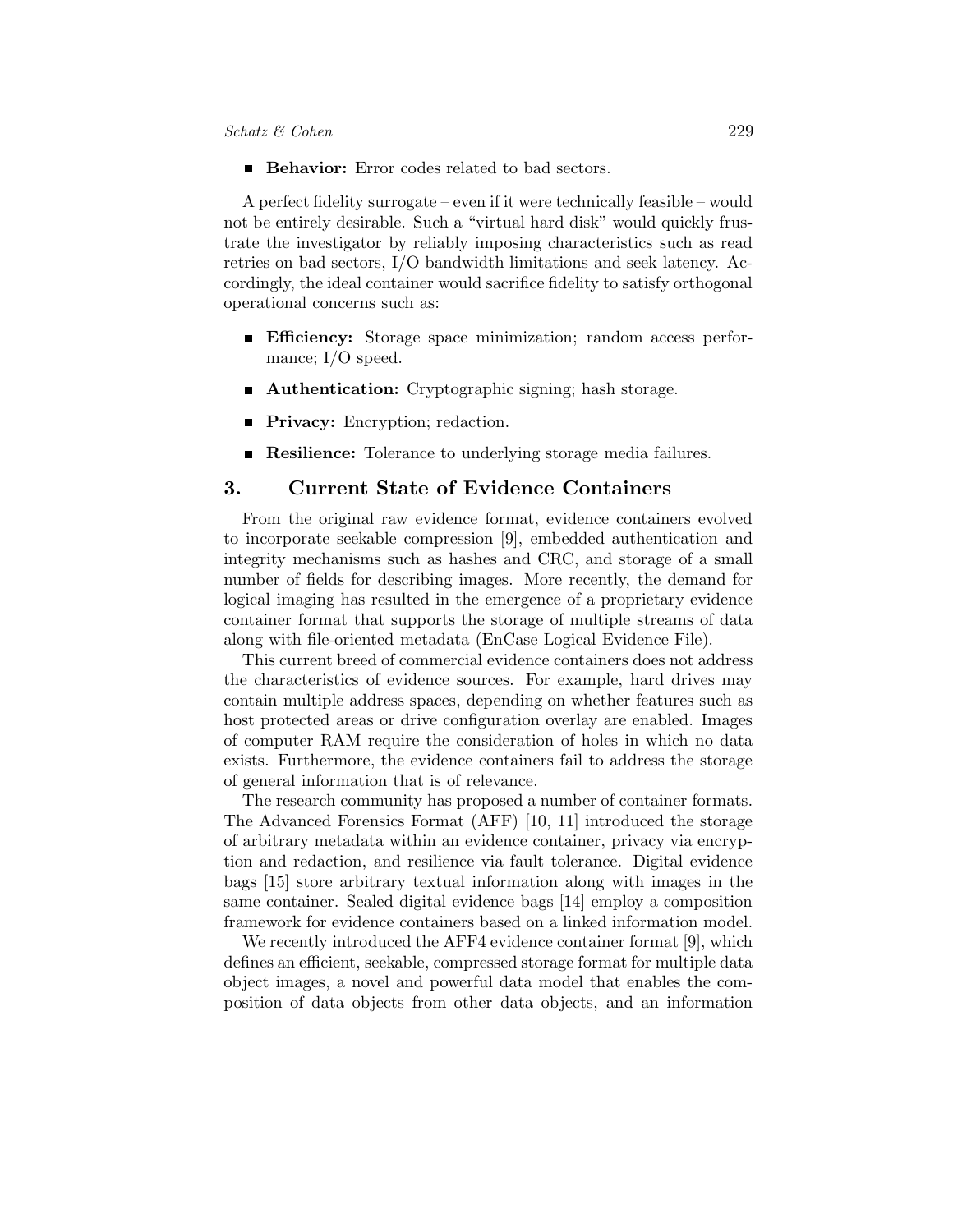|                                                        | Data Representation |             |   |   |          |                         |   |      |  |  |
|--------------------------------------------------------|---------------------|-------------|---|---|----------|-------------------------|---|------|--|--|
|                                                        | raw                 | ${\bf EWF}$ |   |   |          | sgzip LE1 DEB SDEB AFF1 |   | AFF4 |  |  |
| Image Sto-<br>Single<br>rage                           | Y                   | Y           | Y | N | Y        | Y                       | Y | Υ    |  |  |
| Multiple Image Sto-<br>rage                            | $\mathbf N$         | N           | N | N | Y        | Y                       | N | Y    |  |  |
| Hierarchical Image<br>(Logical)<br>Storage<br>Imaging) | $\mathbb N$         | N           | N | Y | Y        | Y                       | N | Y    |  |  |
| Addressing Windo-<br>(Discontiguous<br>WS<br>Images)   | $\mathbf N$         | N           | N | N | $\gamma$ | N                       | N | Y    |  |  |
| Data Composition                                       | Ν                   | N           | N | N | N        | N                       | N | Y    |  |  |
| Seekable Compres-<br>sion                              | N                   | Y           | Y | ? | N        | N                       | Y | Y    |  |  |

Table 1. Comparison of representational capabilities of container formats.

|                      | <b>Information Representation</b> |             |   |                |   |                              |   |   |  |  |
|----------------------|-----------------------------------|-------------|---|----------------|---|------------------------------|---|---|--|--|
|                      | raw                               | ${\bf EWF}$ |   |                |   | sgzip LE1 DEB SDEB AFF1 AFF4 |   |   |  |  |
| Metadata Storage     | $\mathbb{N}$                      | Y           | Ν | Y              | Y | Y                            | Y | Y |  |  |
| Arbitrary Metadata N |                                   | N           | N | $\overline{?}$ | Y | Y                            | Y | Y |  |  |
| Storage              |                                   |             |   |                |   |                              |   |   |  |  |
| Arbitrary Informa- N |                                   | N           | N | N              | Y | Y                            | N | Y |  |  |
| tion Storage         |                                   |             |   |                |   |                              |   |   |  |  |
| Formal Information   | $\mathbf N$                       | N           | N | N              | N | Y                            | N | Y |  |  |
| Model                |                                   |             |   |                |   |                              |   |   |  |  |
| Composable Infor-    | $\mathbf N$                       | N           | N | N              | N | Y                            | N | Y |  |  |
| mation Model         |                                   |             |   |                |   |                              |   |   |  |  |

representation approach based on a linked information model. Table 1 compares the characteristics of AFF4 and those of other evidence container formats.

# 4. AFF4 Data and Information Models

The general design goals of AFF4 are to provide an open and extensible evidence container that facilitates the storage, composition and sharing of arbitrary types of digital evidence, information and analysis results. AFF4 defines two interrelated models, one for representing and documenting information, and the other for storing, referring to and transforming bitstream data. The two models are linked by a naming scheme in which items of relevance are identified using globally-unique identifiers.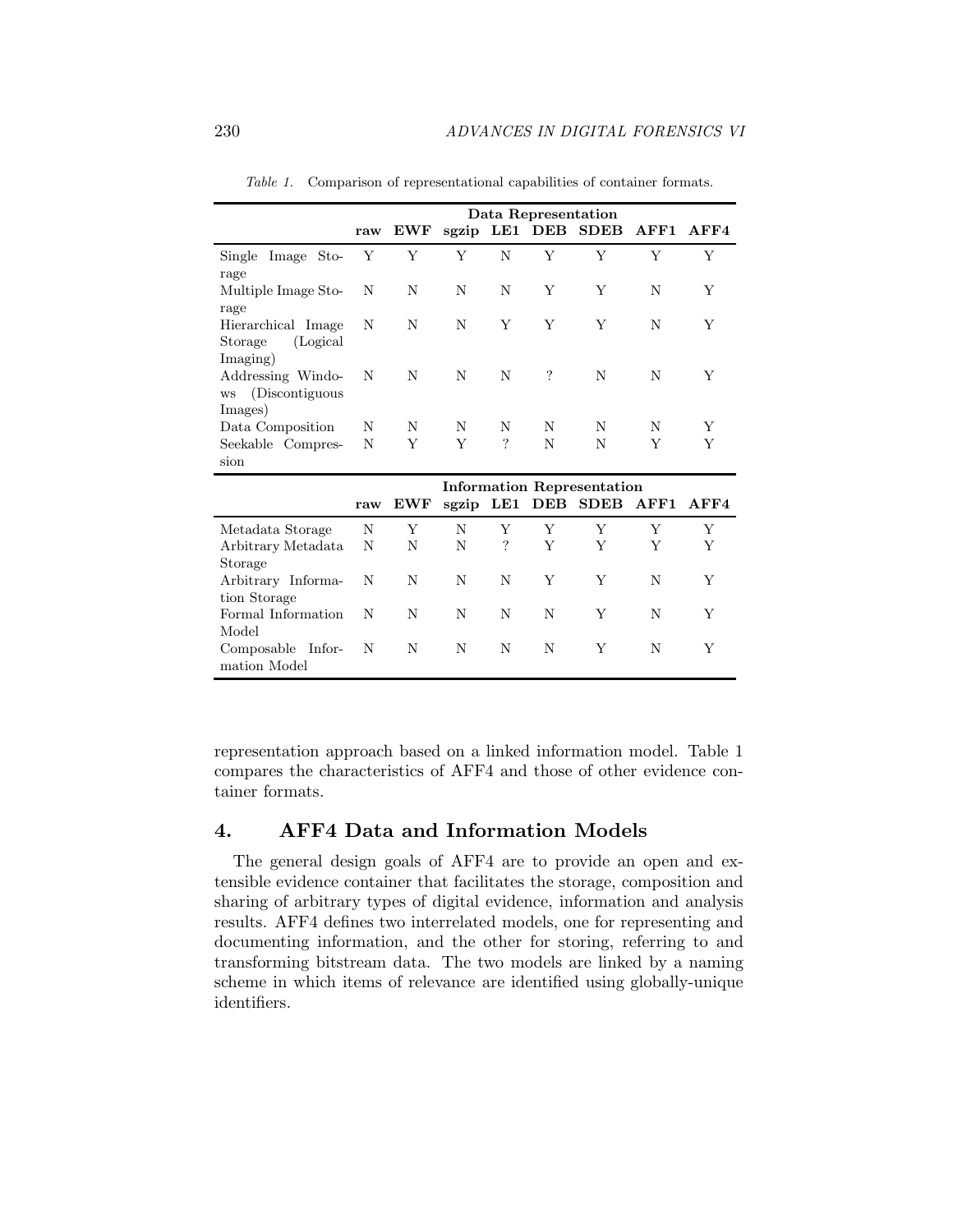

Figure 1. Layered application of forensic tools with the AFF4 container.

The AFF4 data model is specifically designed to facilitate the storing, sharing and referencing of data without imposing the storage bandwidth burden of copying data, while providing efficiency in terms of storage space, random access latency and I/O bandwidth. Likewise, the AFF4 information model is designed to facilitate the description of forensically-relevant information, including evidence, case context and general analytic results.

The "by reference" approach of the AFF4 architecture facilitates the successive layered application of discrete task-specific tools on the analytic results and data abstractions of tools operating at lower layers of abstraction. In the architecture, the analysis results of a tool are persistent when using the AFF4 information and data models in a new AFF4 container or in an existing container. This significantly differs from other approaches that either keep analysis results as intermediary structures in the working memory of a tool (as in monolithic applications like EnCase) or dump the results to an *ad hoc* (and likely non-machinereadable) document.

Figure 1 presents the flow of information and data between AFF4 aware forensic applications and AFF4 evidence containers. In this example, an examiner employs an AFF4 imaging application to create two disk images in a single container. Each image has two virtual address spaces overlaying it: one for the regular portion of the disk and the other that includes the HPA portion of the disk. The examiner uses the GUI of the tool to enter case-relevant and context-related information associated with the images; meanwhile, the imaging tool records provenancerelated information obtained directly from the drives. Finally, the tool records the MD5 hash of the entire disk and the information related to media failures.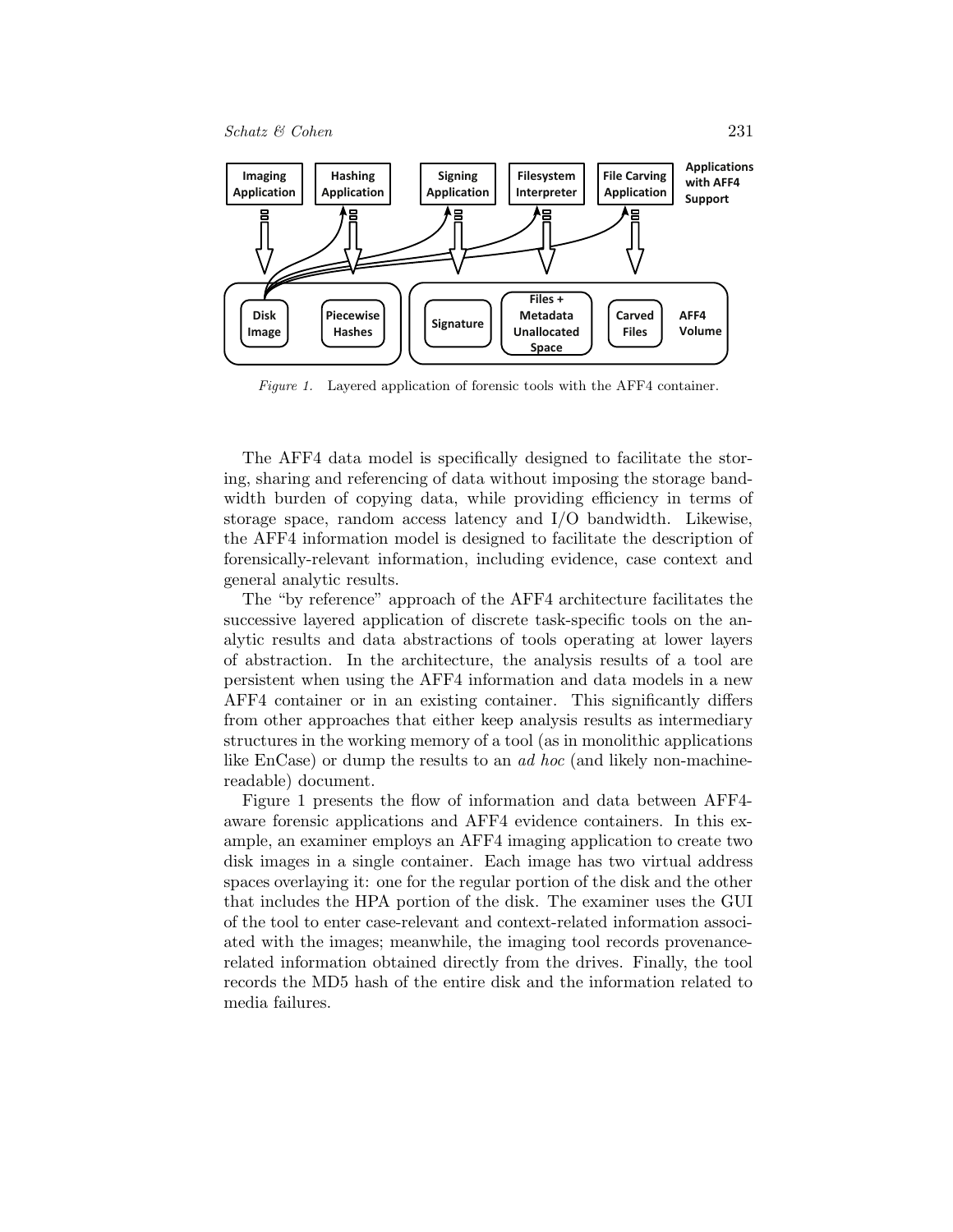Upon returning to the laboratory, the examiner proceeds to preserve the evidence. A piecewise hash of the disk is created using SHA-256 or some other hash algorithm (this is performed in the laboratory because a hash algorithm such as SHA-256 is too slow to use in the field). The computed hash values are stored in a new container, which refers to the original container.

The investigator then uses a public key to cryptographically sign the information associated with the image, including the piecewise hashes. This signature is stored in the new container.

Automated processing of the image may involve a filesystem interpreter to create virtual file instances for each file in the image, instances for deleted files and instances for unallocated space. These are also placed in a new evidence container for subsequent consumption by other tools. The unallocated space is then processed by a file carver, the results of which are stored as virtual file instances in a new evidence container, resulting in zero copy file carving [12].

This scenario demonstrates the feasibility of the AFF4 architecture with respect to forensic imaging, piecewise hashing, signing and using filesystem interpreter applications.

### 5. AFF4 Naming Scheme

The fundamental premise of representing both data and information within AFF4 is that an object instance is created for any virtual or realworld entity – be it a disk partition or a suspect. The object instance acts as a surrogate for the real or virtual entity. Surrogates are identified by associating a globally-unique identifier with each entity. We use both uniform resource locators (URLs) and uniform resource names (URNs) as entity identifiers.

We define structured URNs, which we call AFF4 URNs, for identifying surrogates. An AFF4 URN is made globally unique by including a GUID in its form:

urn:aff4:195bdf58-1bc9-4ba4-9a9c-f1c312673fbf

We use a variant of the ZIP file format for a default container. Thus, an investigator who visually examines an AFF4 volume containing a disk image would readily identify AFF4 URNs in the following locations:

- The information segment, which is a file in an AFF4 container, contains a serialization of all the objects within the volume. The base attribute of the RDF serialization refers to the volume URN.
- Image file segments are present in a folder within the ZIP file, where the folder name is a filesystem-friendly encoding of the URN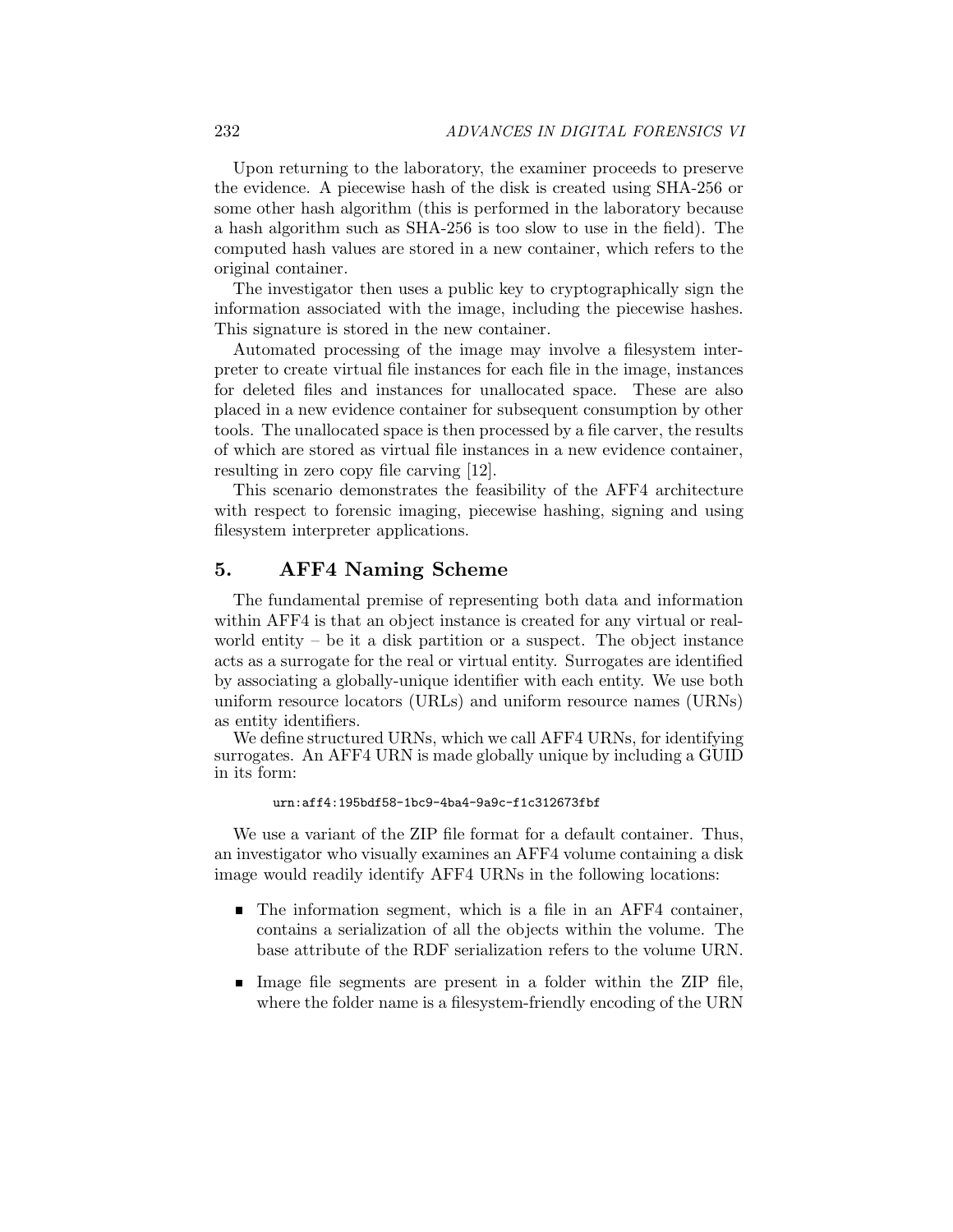that uniquely identifies the image. For example, a folder named urn%3Aaff4%3A195bdf58-1bc9-4ba4-9a9c-f1c312673fbf might refer to the image stream urn:aff4:195bdf58-1bc9-4ba4-9a9cf1c312673fbf/. Archive filenames can be shortened relative to the volume URI. For example, the folder diskimage corresponds to the fully-qualified URI urn:aff4:volume URI/diskimage.

Information segments (described in the next section) contain URNs within their text.

URLs, which are typically used to uniquely identify a piece of terminology, may be found as text within information segments and maps. For example, we use the following URL to represent the concept of an "Image:"

http://afflib.org/2009/aff4#Image

# 6. Refining the AFF4 Information Model

The original AFF4 information model was inspired by the Resource Description Framework (RDF) [17], the data model that underlies the Rich Site Summary (RSS) feeds used by blogging software. The RDF data model facilitates object-oriented modeling with the key difference that objects in the RDF universe have unique names and properties, and the attributes and relationships of individual objects may be published in different documents.

While the original information model is intuitive and simple to implement, it suffers from several shortcomings:

- The method of mapping the information model to container segments (i.e., serialization scheme) results in inefficient storage when large numbers of information instances are described.
- The information model is not expressive enough to describe provenance-related information.
- The AFF4 serialization scheme is verbose, which makes it difficult to read.
- The lack of value types leads to ambiguity in interpreting values. Also, there is no syntactic means for distinguishing between values and URI references.

For these reasons and for standardization and interoperability, we abandon the ad hoc RDF variant and instead adopt RDF in its entirety as the information model. Under the new scheme, information is stored in information segments whose suffixes represent the RDF encodings.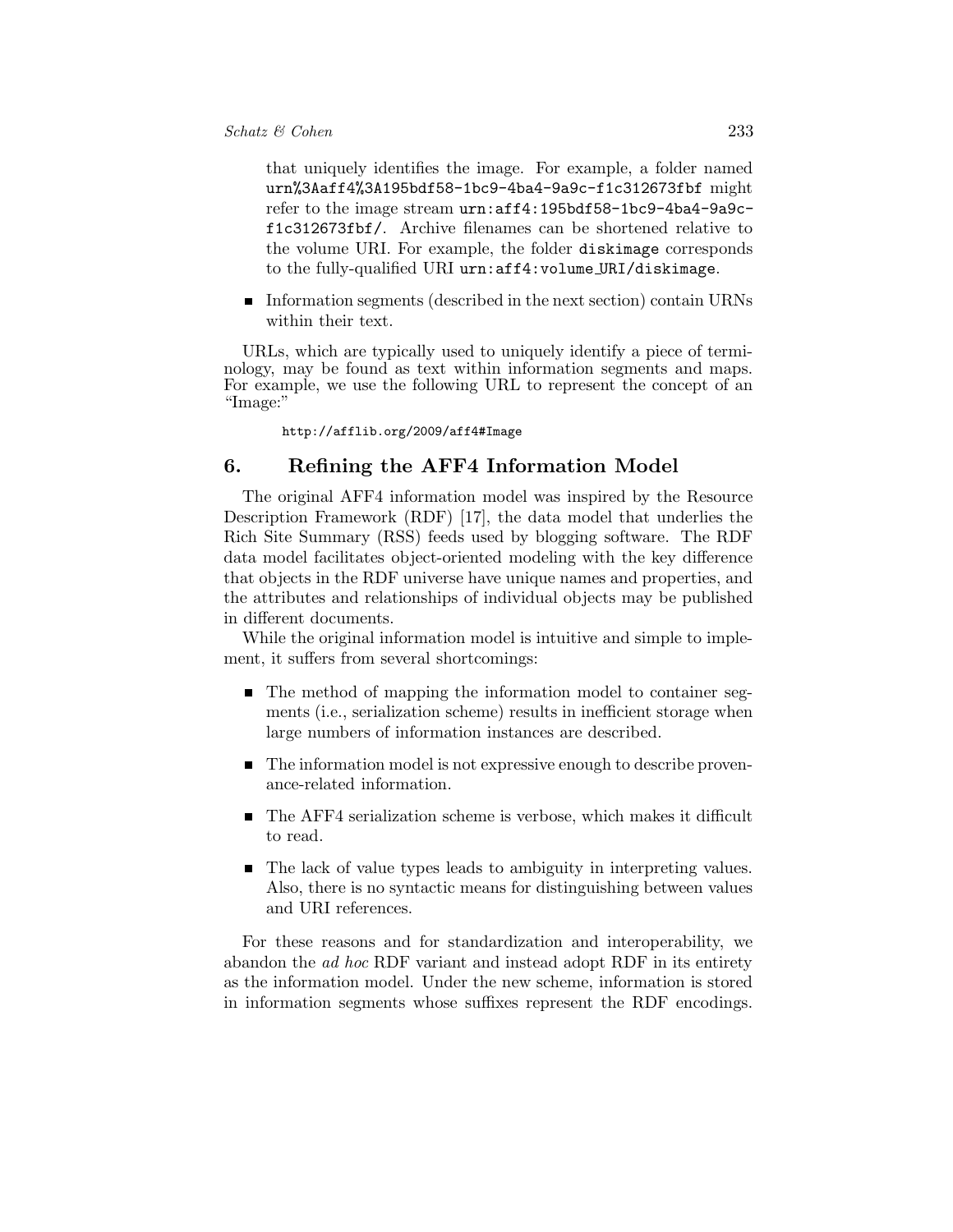For example, the name information.turtle in the AFF4 container, refers to an RDF serialization using the Turtle encoding scheme [2]. For conciseness and readability, we use Turtle as the default RDF serialization syntax. The URN of the serialization component is significant, with the path component being interpreted as the graph name in which the encoded RDF exists.

# 7. Provenance of Information

This section describes a general approach for expressing the provenance of statements in the AFF4 universe. Provenance statements are required to express information such as which tool generated which image or analysis products, and to sign statements.

The original AFF4 provides for provenance-related statements in the particular case of signing. However, the identity object, which implements signatures, presents some difficulties in the case of provenance statements:

- $\blacksquare$ The semantics of the statement file in relation to its enclosing instance is inconsistent with the information model.
- Statements within a statement file are also made elsewhere within the container.
- Verifying the signatures of statements requires that the statements be in the exact order and syntax in which they exist in the signature file.

A general solution to provenance requires a method for referring to a set of RDF statements as a whole. Such statements about statements are called "reified statements" in the knowledge representation literature. A simple example is: Dick said "The serial number of the hard drive is ZX322o91 and its hash value is 13343af423d."

The subject Dick is making a statement covering two separate statements: "The serial number of the hard drive is zx322o91" and "The hash value of the hard drive is 13343af423d."

A widely acknowledged problem of RDF is its limited ability to express reified statements [7]. Named graphs constitute a solution to the problem of reification in RDF, with the TriG language emerging as a syntax for encoding reified information [6]. A named graph is simply a collection of RDF statements that can be identified by an unambiguous name. Using the TriG syntax, the reified statement above can be expressed as:

```
1 @prefix G1: <urn:aff4:19857a87-a190b2f87>
```
2 @prefix Hdd1: <urn:aff4:652e4027-27fab2941>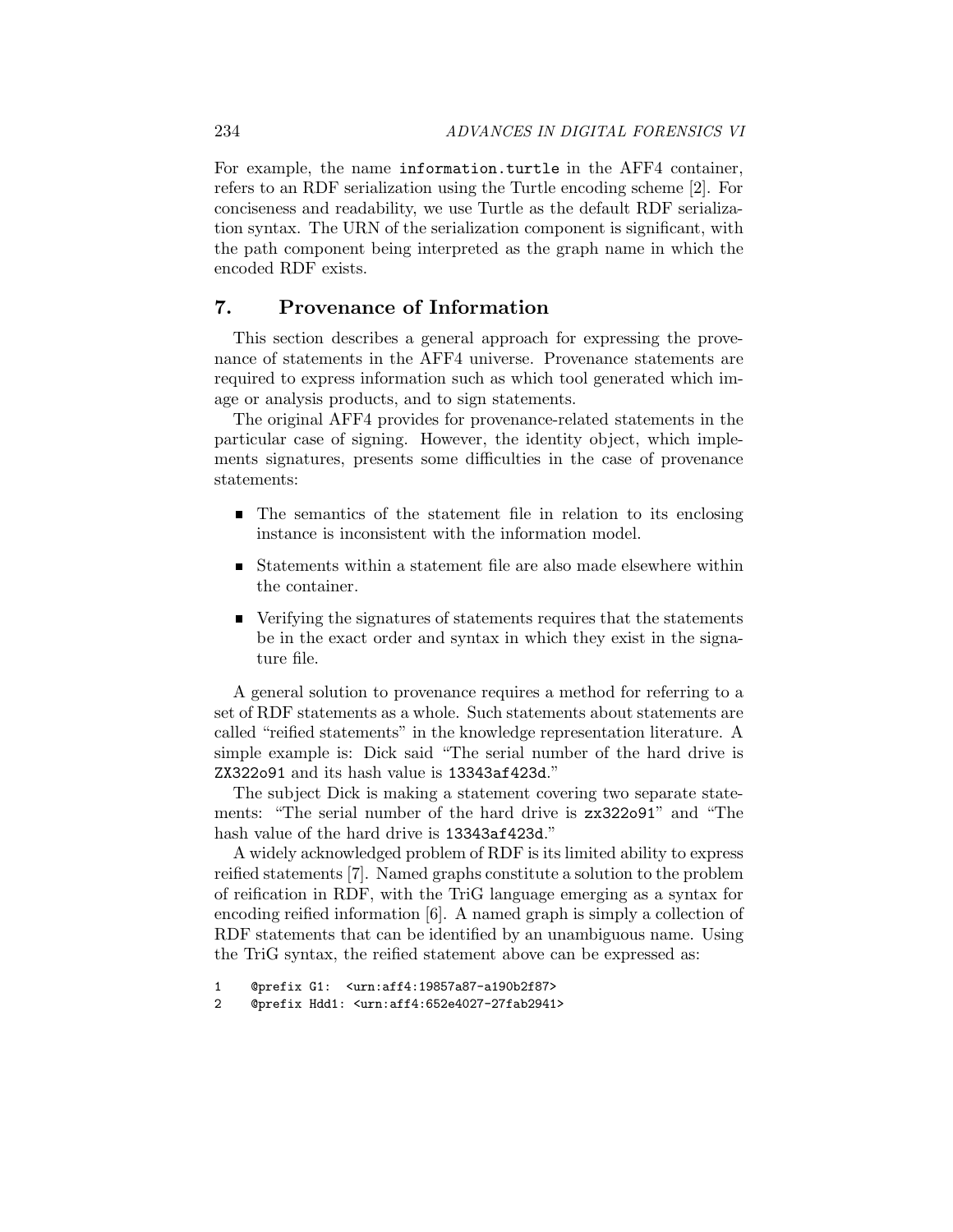```
Schatz \& Cohen 235
```

```
3 @prefix aff4: <http://afflib.org/2009/aff4#>
4 @prefix Dick: <urn:aff4:652e4027-27fab2941>
5
6 G1: {
7 Hdd1: aff4:serialNumber "zx322o91"
8 Hdd1: aff4:hash "13343af423d"
9 }
10
11 Dick: aff4:said <G1:>
```
In the listing above, Lines 1-4 define namespace identifiers that are substituted when they occur elsewhere in the document. For example, in Line 7, aff4:serialNumber is interpreted to mean the URL http://afflib.org/2009/aff4#serialNumber. This uniquely-identified vocabulary term is defined to have the meaning of a serial number. In Lines 6-9, G1: is the unique identifier for the named graph that contains the two statements referred to in our example. Named graph identifiers may be referred to in the subject and object parts of RDF statements. Finally, in Line 11, there is a single statement that refers to the named graph G1:.

Following this approach, we refine the semantics of the AFF4 information model to imply that for any information segment, the statements implied by interpreting the content of the segment are defined to exist within a named graph based on the following conventions:

- The graph name is the URN of the volume when the information segment is in the root of the volume.
- The graph name is the URN interpretation of the path when the information segment exists in a sub-path of the volume.

Consider, for example, an AFF4 ZIP container containing a ZIP file comment urn:aff4:6cd61-52398e-4942ea and the two information segments in the listing:

```
1 /information.turtle
```
#### 2 /urn%3Aaff4%3A19d6cd61-598e-49ff/information.turtle

The RDF statements contained in the first segment would be interpreted to exist in a named graph with the URN of the AFF4 volume urn:aff4:6cd61-52398e-4942ea. The RDF triples contained in the second segment would be interpreted as being contained in the graph named urn:aff4:19d6cd61-598e-49ff after decoding the filesystemfriendly encoding.

Provenance-related statements employ the named graph semantics in their statements. Consider, for example, the recording of the provenance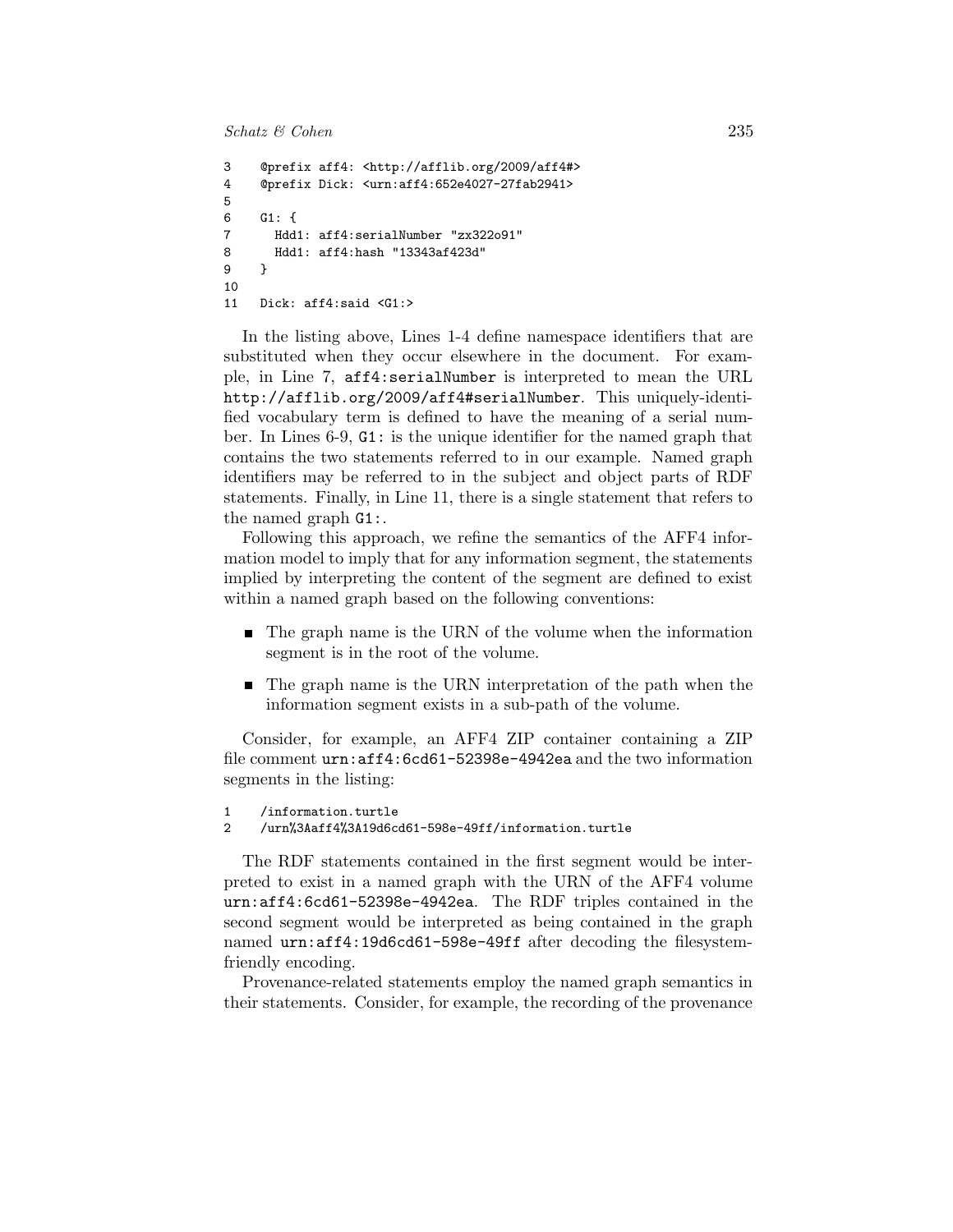of the information describing an image generated by the command line tool aff4imager. An abridged set of statements is presented in the listing:

```
1 @prefix G1: <urn:aff4:19857a87-a190b2f87>
2 @prefix G2: <urn:aff4:0a1fc78a-927bfacef>
3 @prefix T1: <urn:aff4:652e4027-ffff01199>
4 @prefix I1: <urn:aff4:9003027a-11199ffff>
5 @prefix aff4: <http://afflib.org/2009/aff4/#>
6
7 G2: {
8 T1: aff4:name "aff4imager"
9 T1: aff4:vendor <http://aff.org/>
10 T1: aff4:asserts G1:>
11 T1: aff4:type aff4:AcquisitionTool.
12 T1: aff4:version "0.2"
13 I1: aff4:type aff4:Image
14 I1: aff4:hash "3897450fa18094b13"^^aff4:md5
15 }
```
In this example, we define an instance T1: that represents the tool and an instance I1: that represents the image. The aff4:asserts predicate is used to specify that the tool "asserted" the information contained in the graph G1:.

By identifying instances of type aff4:Tool and then identifying the graph in which the statements are located, downstream consumers of AFF4 containers would be able to identify the tool that generated specific information and data. While it is not related to provenance, note that the type  $\text{``aff4:md5}$  in Line 14 indicates the data type of the text preceding it within quotes. In this case, it indicates that the value of the aff4:hash predicate is the hex-encoded MD5 message digest of the image.

# 8. Authentication and Non-Repudiation

With a means for referring to sets of statements in place, the approach to authentication and non-repudiation of evidence can be been refined. We conceptualize the relationship of signing containers in a manner similar to the approach proposed in [6]. An identity remains a person or entity as in the earlier AFF4 implementation. A warrant graph is a set of statements that record the intentions or beliefs of an identity about another set of statements, whether it be asserting, denying or quoting. The identity vouches for the truth of the warrant graph by signing the graph with a public key.

The following listing contains a warrant graph that refers to the aff4imager information presented in the listing above: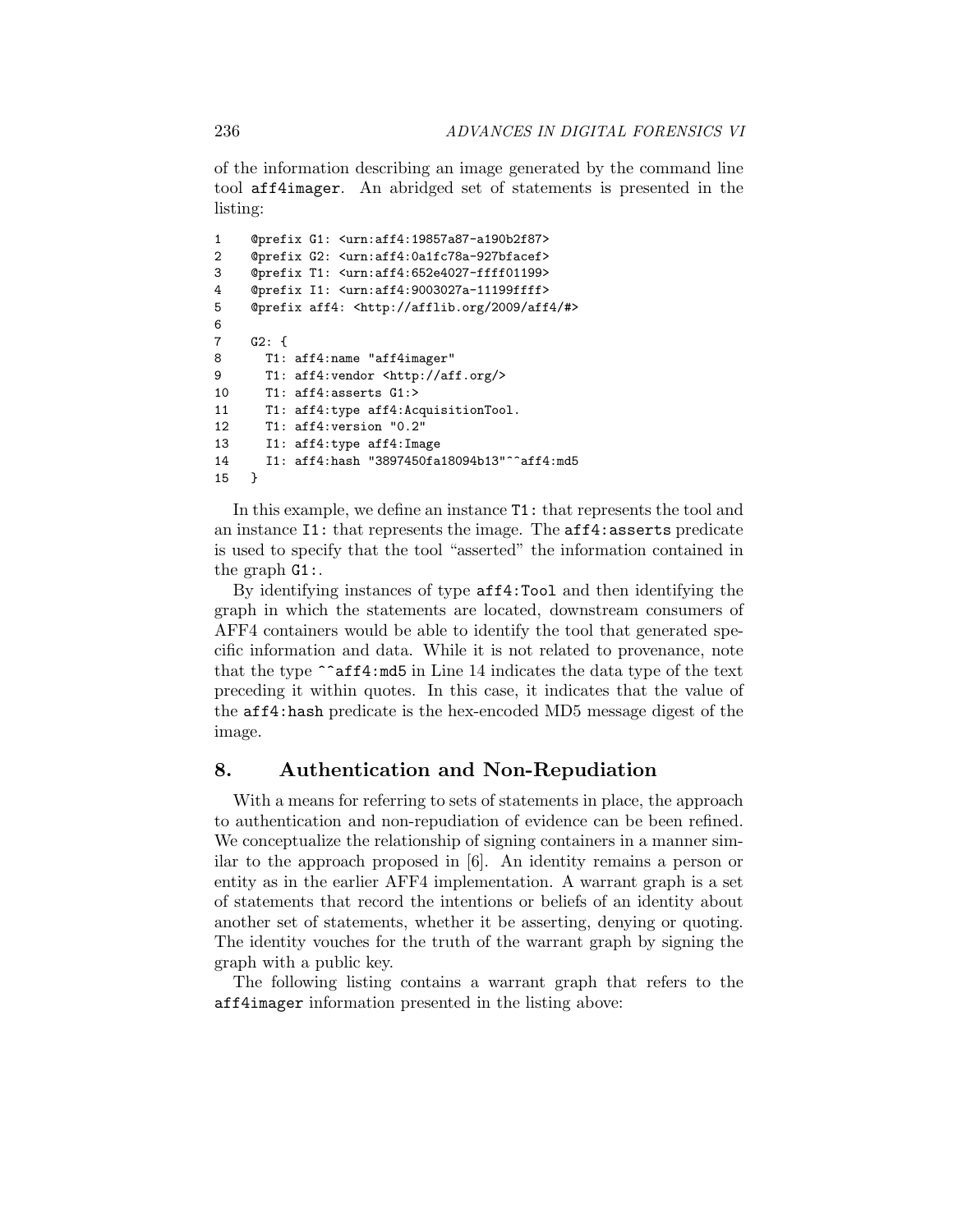```
1 @base: <aff4://1b056380-a0911-f06721>
2 @prefix G2: <urn:aff4:0a1fc78a-927bfacef>
3 @prefix G3: <aff4://19857a87-a190b-2f87ab>
4 @prefix A1: <aff4://502ffb11-00f10-7fcbaf>
5
6 G3: {
7 G2: aff4:assertedBy G3:
8 G3: aff4:hash "TljN2NiNzExMmEwM2MxNG"
                              ^^aff4:canonical-sha256
9 G3: aff4:authority A1:
10 A1: aff4:certificate A1:/cert.pem
11 G3: aff4:signature "XSAFfbgEL5C8vA1W/W-="
                              ^^aff4:canonical-sha256-rsa
12 }
```
The following observations can be made with regard to the listing:

- Line 7 refers to the graph G2: from the previous listing. This statement indicates that the warrant graph asserts the truth of G2:. Any number of named graphs may be asserted (or denied or other) within a warrant graph.
- The graph digest of graph G3: is stated in Line 8. For serialization independence, a graph digest is a message digest with the canonical form of a set of triples in a named graph rather than the serialized syntax. This facilitates the verification of the authenticity of the target graph. The graph canonicalization method is specified by the type parameter aff4:canonical-sha256, and is a variant of the graph canonicalization algorithm in [5] and the digest and signature methods defined in the XML signature standard [1]. The type parameter additionally indicates that the graph digest uses the SHA-256 digest on the canonical graph.
- Line 9 states that the identity A1: authorizes the warrant graph.
- $\blacksquare$  Line 10 states that the public key certificate of A1: is found at the URN A1:/cert.pem.
- Line 11 states the signature of G3: (warrant graph). The type ^^aff4:canonical-sha256-rsa indicates the method by which the signature was constructed, which was to take the warrant graph, canonicalize as above, take the SHA-256 hash, sign it using the RSA private key of the authority A1:, and then encode it using Base64.

The verification of a signed AFF4 container involves identifying a signed warrant graph, removing the aff4:signature statement from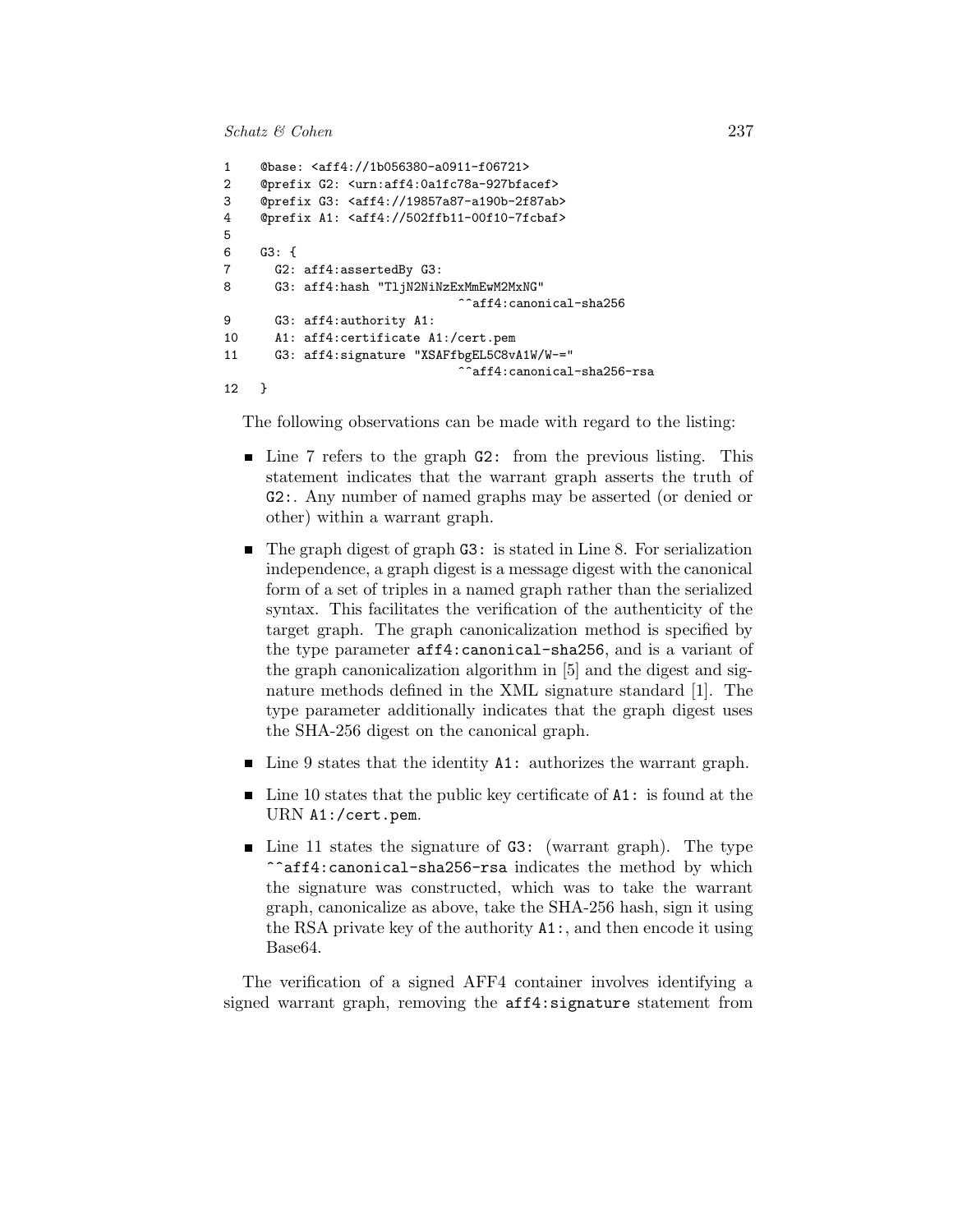the graph, canonicalizing the resulting graph, and then re-verifying the calculated SHA-256 RSA signature. Recalculating the graph digests of graphs asserted by the warrant graph further authenticates the information contained in the graphs.

The use of named graphs, graph digests and graph signatures facilitates the piecewise generation of authenticable and non-repudiable information in the AFF4 universe.

#### 9. AFF4 Data Model

AFF4 defines two abstractions for storing and representing bitstream data: the Stream and the Map. Instances of each of these abstractions are identified by an AFF4 URI.

The lowest layer of abstraction for data storage in the AFF4 data model is the Stream, an abstraction of a contiguous, randomly-accessible byte sequence. AFF4 defines a number of implementations for storing and accessing Streams ranging from an efficient randomly-accessible compressed container to a flat raw file.

The Map abstraction similarly represents a contiguous, randomlyaccessible byte array; however, it is composed of byte arrays from multiple stream sources. Defining virtual data objects as comprising portions of existing concrete data sources enables references to data objects within images (e.g., files) or data objects composed of multiple images (e.g., reconstructed RAID volumes). Maps are used as the fundamental building block for representing the data portions of files, partitions, unallocated space and reconstructions of virtual RAID volumes from images. Backward compatibility with EWF images is provided by creating a virtual image that maps to each compressed EWF segment.

### 10. Refining the AFF4 Data Model

AFF4 applications have revealed two shortcomings of the data model: (i) referring to subranges of data within a Stream is heavyweight, requiring the definition of a Map; and (ii) the data model does not support discontinuities that occur in evidence sources such as RAM and faulty hard drives.

### 10.1 Referring to Byte Ranges

AFF4 requires a means to refer to arbitrary address ranges (slices) within AFF4 data objects. This is useful for a number of applications, including the annotation of content in TCP streams with the time of transmission, documenting provenance-related features of the derivation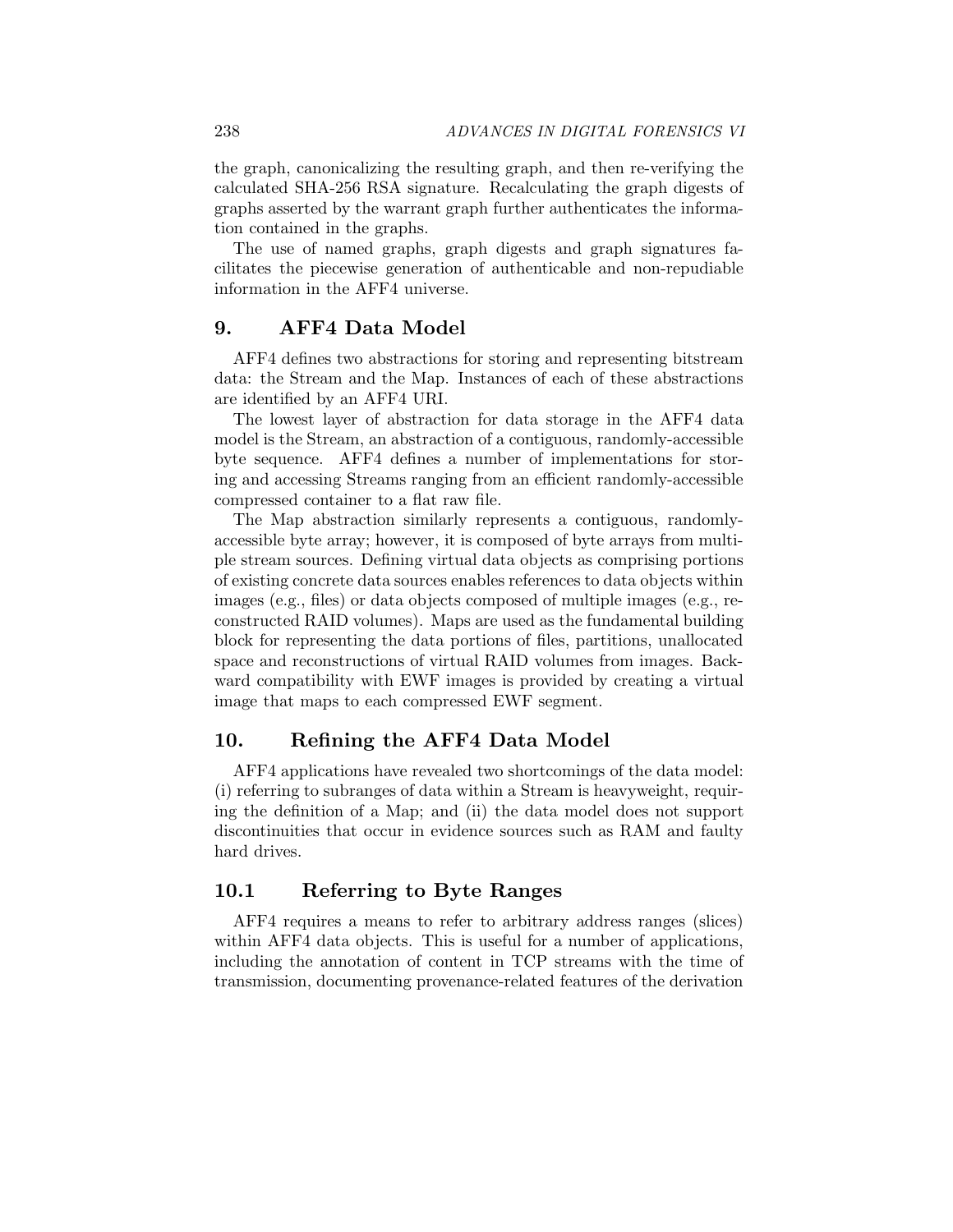#### $Schatz \& Cohen$  239

of an analytic product (e.g., file metadata), and describing the piecewise hash value of a chunk of an image.

An AFF4 slice provides the means to refer to a subrange within a URI. It is expressed by specifying the range within the fragment component of the URI:

#### URI#[offset:length]

The URI is a regular AFF4 Stream URI. The offset is a number that indicates the byte offset within the stream address range and the length is the number of bytes from the offset. For example, the slice URI:

#### urn:aff4:195bdf58-1bc9-4ba4-9a9c-f1c312673fbf#[512,128]

represents the address range from offset 512 to 640 in the URI.

#### urn:aff4:195bdf58-1bc9-4ba4-9a9c-f1c312673fbf

Note that the slice URI corresponds to an address range. In cases where the address range is backed by a stream of actual data, it also serves as a surrogate for the data within the bounds of the range. In the case where there is no corresponding data, it is a surrogate for the absence of data (i.e., an address space hole).

An example of a slice URI is demonstrated using a prototype piecewise hashing tool. Consider the following slice URI:

#### urn:aff4:f37648c1#[0,2048] aff4:hash "c35f2ba345"^^aff4:sha256

The interpretation of the slice URI (which has been truncated for presentation) is that the content of the byte range from 0 to 2048 of the stream urn:aff4:f37648c1 has a SHA-256 value of c35f2ba345.

### 10.2 Representing Discontiguous Data

With the exception of the original AFF, existing forensic formats do not provide support for accurately imaging discontiguous data sources. Examples of discontiguous data sources include disks with read errors in certain sectors and the physical and virtual memory of computers with address space holes. For reasons of accuracy and completeness, it is important that the evidence container identifies areas of the Stream address space where there is no corresponding data, and potentially, the reason for the absence of data.

AFF4 provides a general solution to this problem by refining the semantics of the Map abstraction. Whereas the Map abstraction initially required that the target be a URI that resolves to a Stream or a Map, the refinement additionally allows the inclusion of a specially-defined URI as a target. Such a URI may indicate the characteristics of a byte range.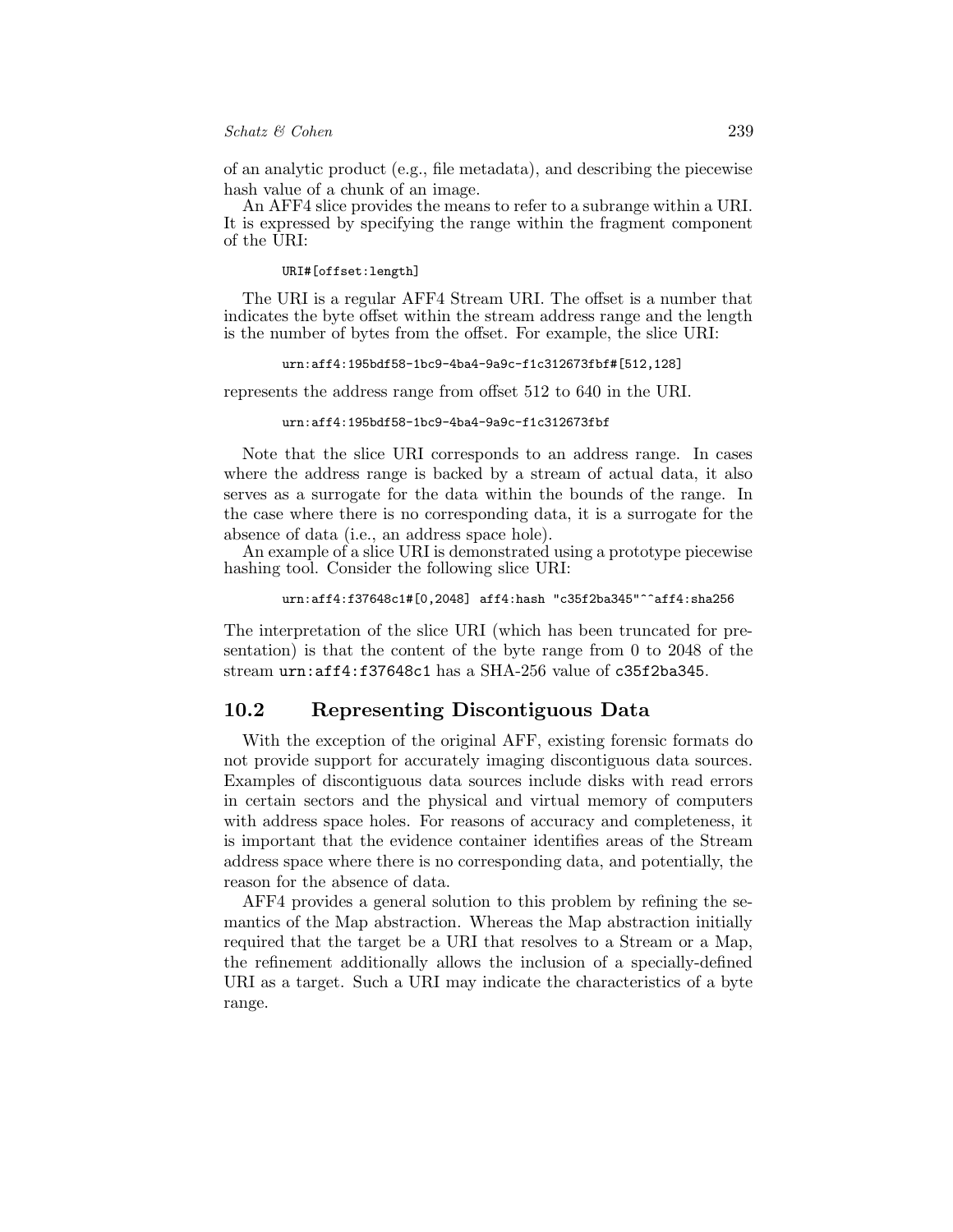

Figure 2. Address space mapping of a discontiguous evidence source.

For example, consider the imaging of a hard disk with a bad sector. We define a Map to represent the address space of the original evidence device and record the data content in a regular Stream. The Map records correspondences between the data content in the original device and the Stream. Figure 2 illustrates the mapping between the address space of an acquired hard drive with read errors and the underlying storage Stream. Note that the backing store stores valid data back to back, while the Map provides a view of the data with missing data represented as holes.

The address discontinuity that corresponds to the read error is given the target URI aff4:UnknownData. The following listing shows a Map segment that describes a discontinuity in this manner:

```
1 0,0,urn:aff4:da0d1948-846f-491d-8183-34ae691e8293
```

```
2 4096,0,http://libaff.org/2009/aff4#UnknownData
```

```
3 8192,4096,urn:aff4:da0d1948-846f-491d-8183-34ae691e8293
```
#### 11. Representing Data Patterns

Storage media commonly comes from the factory with the data content of every byte set to zero. With hard drives rapidly increasing in capacity, it is often the case that large runs of data within images contain zeros ("zero data runs"). The AFF4 format reduces the storage impact of zero data runs by compressing the runs. However, due to the uniform chunking method, there is the potential for considerable repetition in sources containing large numbers of zero data runs.

Known data runs may be expressed in AFF4 using the slice URI and Map facilities. For zero runs, we define a special purpose URI with semantics similar to the UNIX /dev/zero to represent a Stream containing an unbounded number of zeros. This URI is http://afflib.org/2009 /aff4#ZeroFilledByteRange.

Of relevance to referencing common data patterns is recent work related to Teleporter [16], which explores the efficient transmission of forensic images by sending certain data runs of the image with reference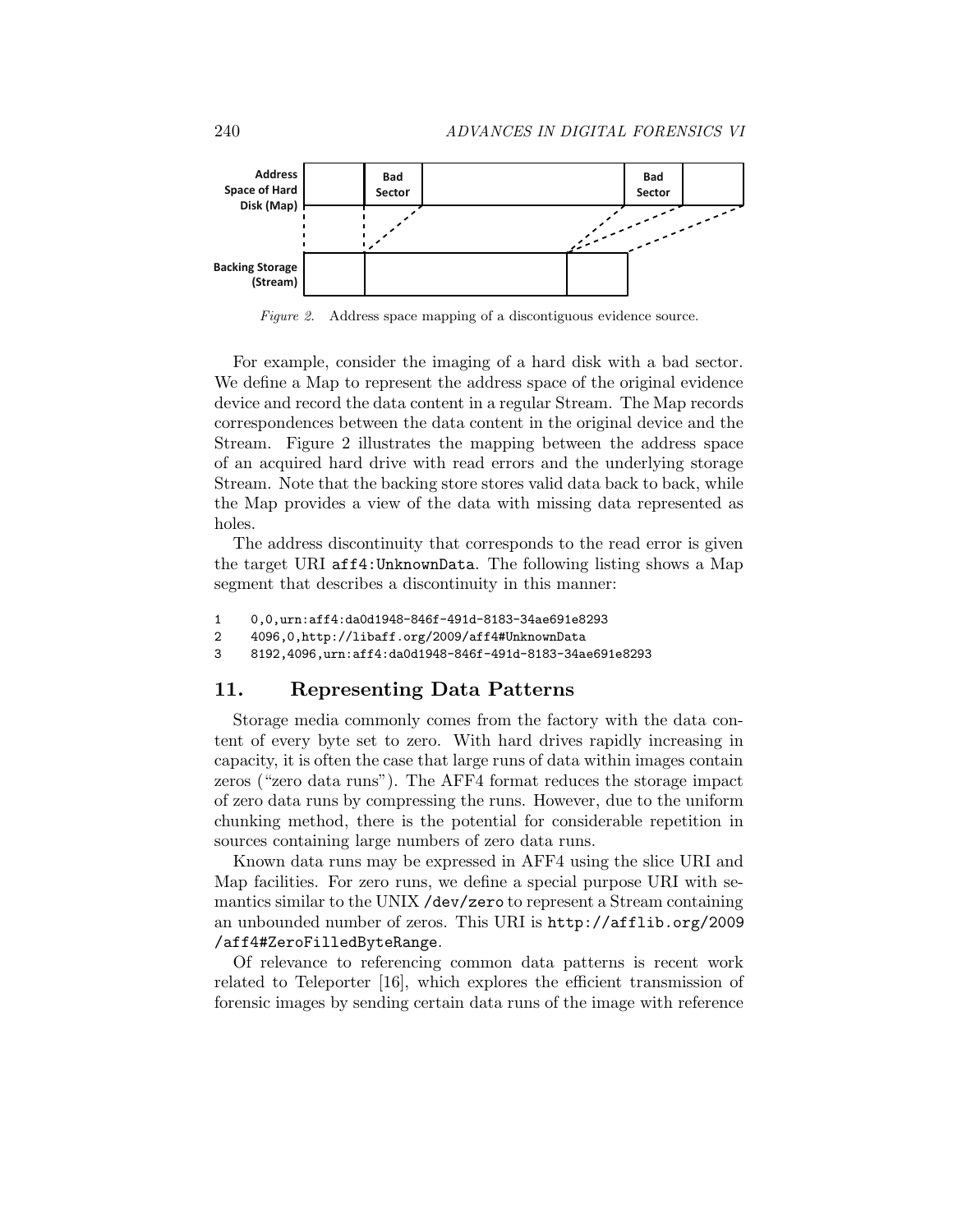to a standard corpus of files. Thus, in the case of a common file such as ntfs.dll, Teleporter would transport a fingerprint of the file rather than the entire data content. The receiver would then reconstitute the data content of the file from local sources.

#### 12. Conclusions

The refinements made to the information and data models of the AFF4 evidence container format address the accurate representation of discontiguous data, help describe the provenance of stored evidence, and support authentication and non-repudiation of data and information by cryptographic signing.

Prototype implementations of AFF4 have been written in C, Python and Java. Our future research will integrate AFF4 with the PyFlag network forensic environment, the Volatility volatile memory analysis framework and the Sleuth Kit filesystem analysis tool. Also, it will ensure that AFF4 provides backward compatibility with the raw, EWF and AFF1 evidence container formats.

### References

- [1] M. Bartel, J. Boyer, B. Fox, B. LaMacchia and E. Simon, XML-Signature Syntax and Processing, World Wide Web Consortium, Cambridge, Massachusetts (www.w3.org/TR/xmldsig-core), 2009.
- [2] D. Beckett and T. Berners-Lee, Turtle: Terse RDF Tripe Language, World Wide Web Consortium, Cambridge, Massachusetts (www .w3.org/TeamSubmission/turtle), 2008.
- [3] T. Berners-Lee, R. Fielding and L. Masinter, Uniform Resource Identifiers (URI): Generic Syntax, RFC 2396 (www.ietf.org/rfc/rfc 2396.txt), 1998.
- [4] B. Carrier, Defining digital forensic examination and analysis tools using abstraction layers, International Journal of Digital Evidence, vol. 1(4), 2003.
- [5] J. Carroll, Signing RDF graphs, Proceedings of the Second International Semantic Web Conference, pp. 369–384, 2003.
- [6] J. Carroll, C. Bizer, P. Hayes and P. Stickler, Named graphs, provenance and trust, Proceedings of the Fourteenth International Conference on the World Wide Web, pp. 613–622, 2005.
- [7] J. Carroll and P. Stickler, TriX: RDF Triples in XML, Technical Report HPL-2003-268, HP Labs, Palo Alto, California (www.hpl.hp .com/techreports/2004/HPL-2004-56.pdf), 2004.